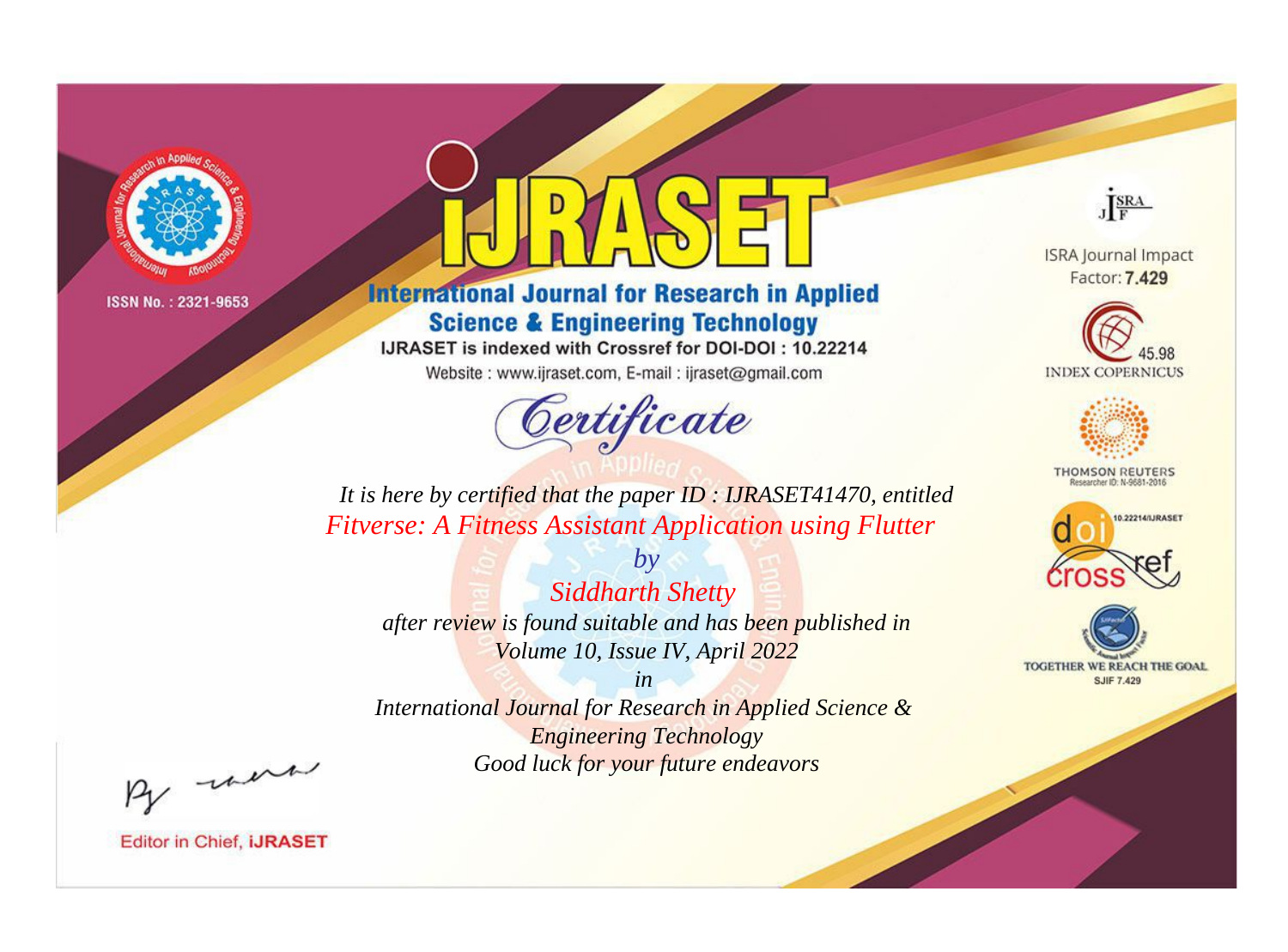

# **International Journal for Research in Applied Science & Engineering Technology**

IJRASET is indexed with Crossref for DOI-DOI: 10.22214

Website: www.ijraset.com, E-mail: ijraset@gmail.com



JERA

**ISRA Journal Impact** Factor: 7.429





**THOMSON REUTERS** 



TOGETHER WE REACH THE GOAL **SJIF 7.429** 

*It is here by certified that the paper ID : IJRASET41470, entitled Fitverse: A Fitness Assistant Application using Flutter*

*Mehul Padyal after review is found suitable and has been published in Volume 10, Issue IV, April 2022*

*by*

*in* 

*International Journal for Research in Applied Science & Engineering Technology Good luck for your future endeavors*

By morn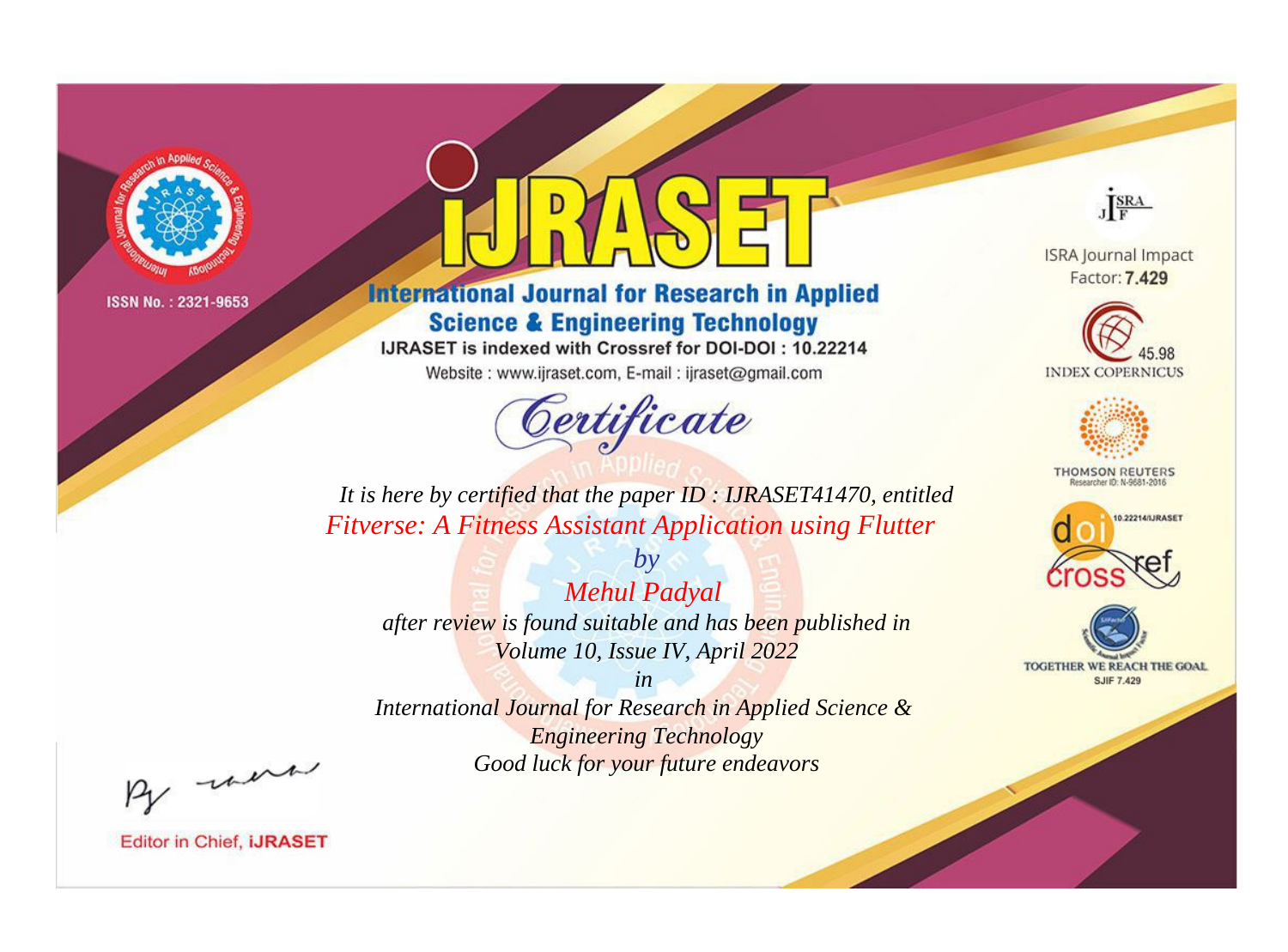

# **International Journal for Research in Applied Science & Engineering Technology**

IJRASET is indexed with Crossref for DOI-DOI: 10.22214

Website: www.ijraset.com, E-mail: ijraset@gmail.com



JERA

**ISRA Journal Impact** Factor: 7.429





**THOMSON REUTERS** 



TOGETHER WE REACH THE GOAL **SJIF 7.429** 

It is here by certified that the paper ID: IJRASET41470, entitled **Fitverse: A Fitness Assistant Application using Flutter** 

**Gauresh Tikam** after review is found suitable and has been published in Volume 10, Issue IV, April 2022

 $b\nu$ 

 $in$ International Journal for Research in Applied Science & **Engineering Technology** Good luck for your future endeavors

By morn